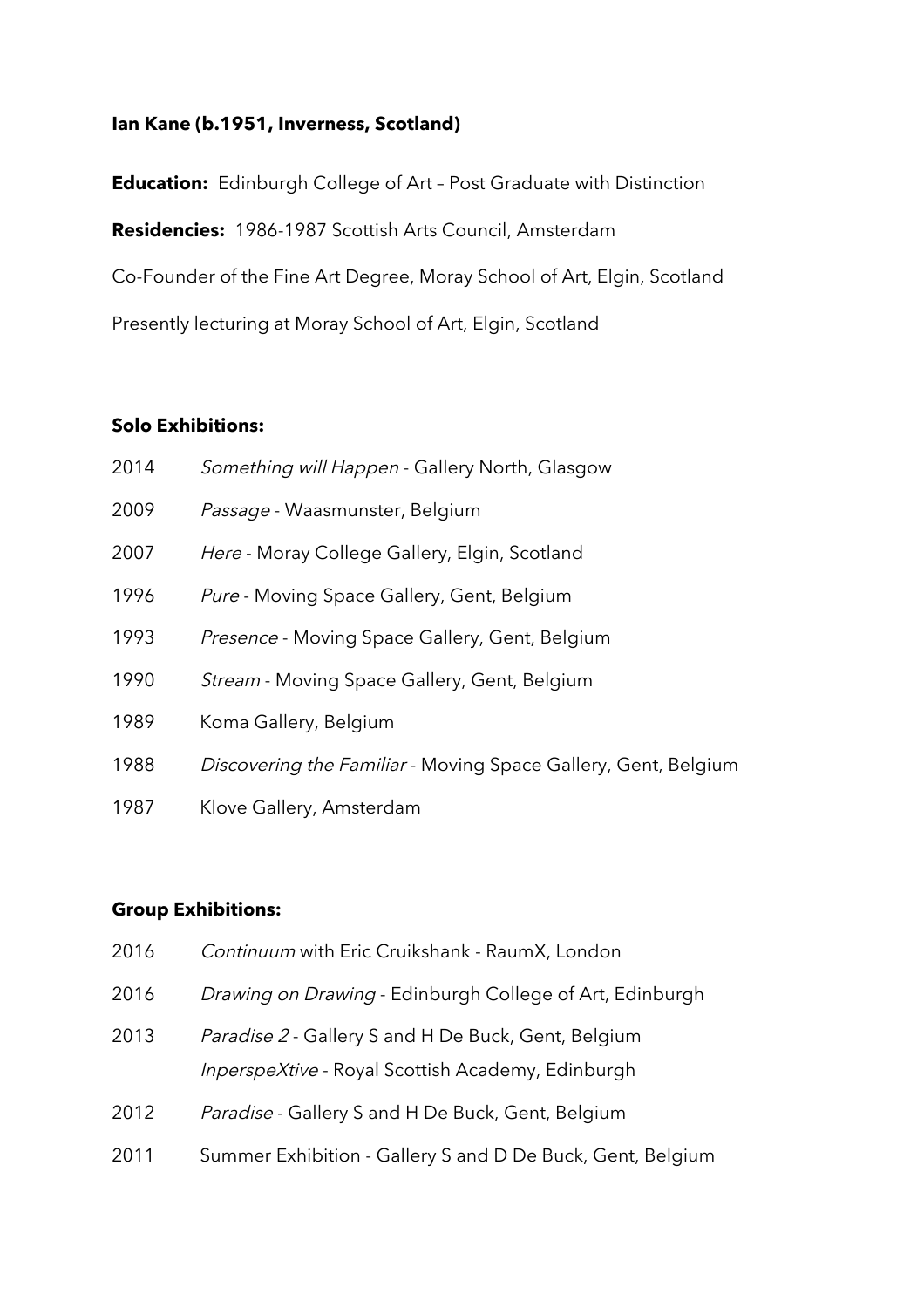| 2010 | Eric Cruikshank and Ian Kane - Dalcross Project Space, Inverness                             |
|------|----------------------------------------------------------------------------------------------|
| 2009 | Small Works - Gallery S and H De Buck, Gent, Belgium                                         |
| 2007 | Contemporary Art in the Highlands - Inverness College Gallery,<br>Inverness                  |
| 2006 | Invited Artist - Blue Door Gallery, Nairn, Scotland                                          |
| 2005 | Signs - Sculpture performance with Mark Lomax - Inverness College<br>Gallery, Inverness      |
| 2004 | Group Show - Moray College, Elgin, Scotland                                                  |
|      | Sculpture performance with Mark Lomax, Inverness College Gallery,<br>Inverness               |
| 2003 | Fresh Art Fair, London                                                                       |
| 2002 | Glasgow Art Fair with art.tm                                                                 |
|      | The Book of Particulars with art.tm - Inverness, Lighthouse, Glasgow                         |
| 2000 | Breadbasket - Redhead Gallery, Toronto, Canada                                               |
| 1999 | Dialoog - Cultureel Centrum Ter Dilft, Bornem, Belgium                                       |
|      | Transistors - Small Scottish Sculpture - Chambers Street Museum,<br>Edinburgh                |
|      | Moving Summer - Moving Space Gallery, Gent, Belgium                                          |
|      | Transistors - Trondheim Kunstforening, Norway                                                |
| 1998 | Einzel Ganger - Moving Space Gallery, Gent, Belgium                                          |
|      | Labo Art - Eke, Belgium                                                                      |
|      | Transistors - New small sculptures from Scotland - Morioka Hashimoto<br>Museum of Art, Japan |
| 1997 | (E) motion - Moving Space Gallery, Gent, Belgium                                             |
| 1996 | The Skin of the White Lady - Eindhoven, Netherlands                                          |
| 1995 | 9 - Talbot Rice Gallery, Edinburgh                                                           |
| 1994 | Michel Dejean, Ian Kane, Jacques t'Kindt - Espace Bateau Lavoir, Paris                       |
|      | New Art in Scotland - Centre for Contemporary Art, Glasgow                                   |
|      |                                                                                              |